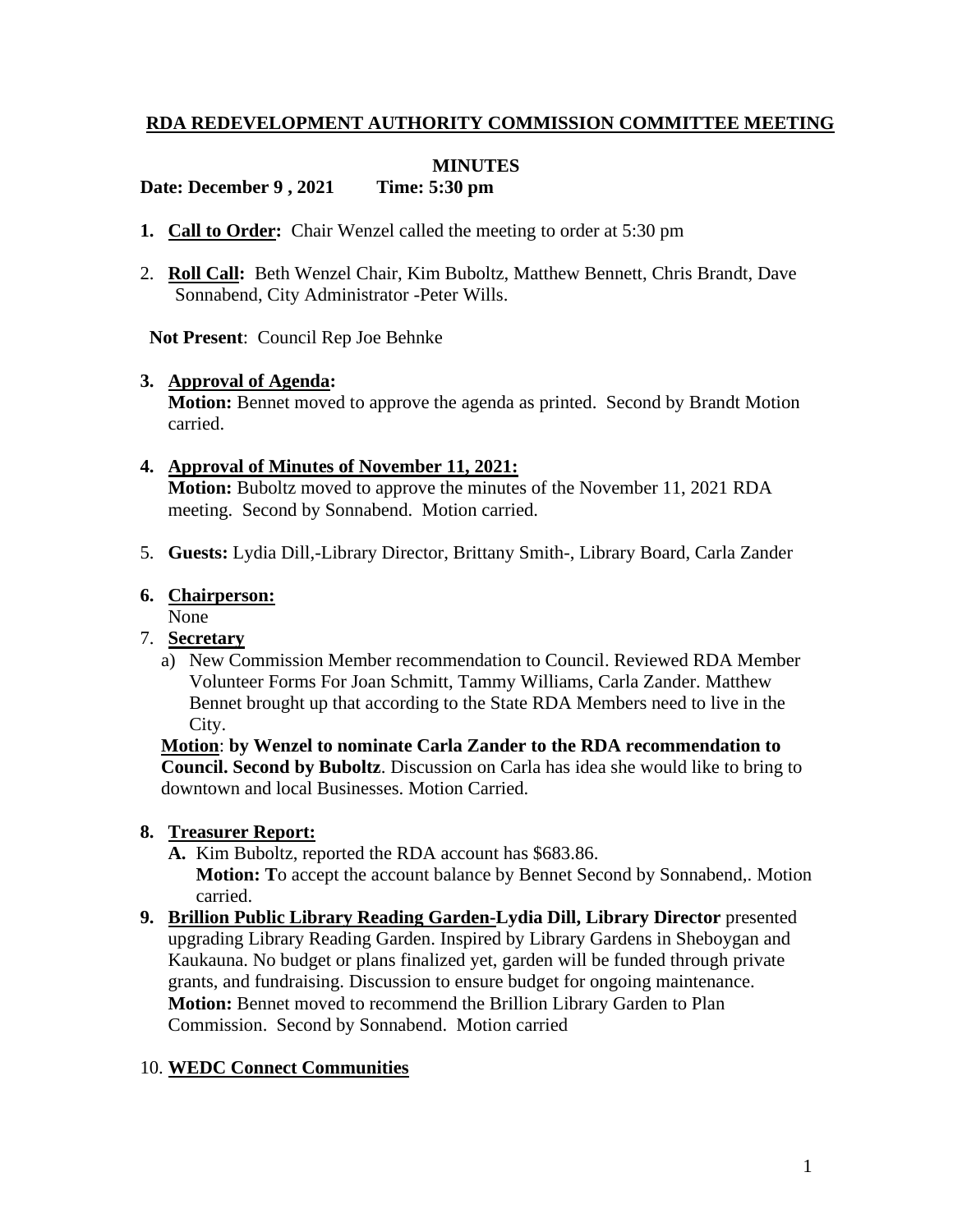WEDC Grants still available, forwarded email of programs to members. KPOR is applying for Main Street Bounce Back grant for vacant building for the new location on Ryan Street. Encourage to look at vacant buildings and encourage potential tenants to look at. Grant goes through May2022.

#### **11. Downtown District Improvement Plan**

a. Donation of 323 N. Main Street vacant Lot to RDA by Bob & Pat Endries. Property Donation Form Attached. Reviewed maintenance costs with DPW, expect will be minimal for the lot.

**Motion**: Sonnabend made motion to accept Donation of 323 N Main Street by Bob & pat Endries and recommend to Council. Second by Bennett. **Discussion,** Bob is not putting conditions on the Property. The garage will be removed by January 2022. Endries are paying the taxes for 2021. Motion Carried, moved to Council.

# **b.** Identify Future Project Targets for redevelopment RDA.

Additionally, have had brief discussion on Holy Family School potential donation, do not have timeline or full plans.

Concerns that the Bakery is not moving forward due to not allowing side door access by Kreative Knots. A number of complaints over the fence built in their parking lot, difficulty by Fire Dept to do inspection and harassing neighboring business over trespassing is someone walks across their lot.

Recommendation by RDA to seek to hire building inspector to do code enforcements. Believe value of downtown businesses, condition of buildings and hurts attraction to the downtown by lack of enforcement. Recent demolition are due to condition deterioration by lack of improvement. Discussed need to fund, can we look at TIF#2, other outside licensed inspectors to enforce code, reflects poorly on downtown.

# **12. TIFS**

- A. TID # 2- Dollar General Property/City Center Project
	- 1. CDBG GLF Close Grant Contract Approved. Following CDBG CLOSE Contract Guidelines to start Project in 2021.
		- 2. WEDC CDI Grant TID #2 working on it. Final Grant Close out Expenditure Report and Reimbursement Request
- B. TID # 5 Former Brillion Iron Works Property
- **13.** WEDC IDLE Sites Grant 2019 , Reporting must be completed by January 2022.

# **14. Old Business:**

TIF Map Request

Follow up discussion regarding request by the City to have other organizations take on items that come to the City that previously was handled by other organizations.

Flower Basket Coordination-Have not had discussion on the Brillion Chamber on taking over. Administrator will seek to have added to next board meeting Agenda.

Downtown Light Pole Decoration previously was a Chamber program, some point came to City under last Administrator. Seek to have on upcoming the Chamber board meeting.

#### **15. New Business:**

#### **Next RDA Meeting January 13, 2022 5:30pm**